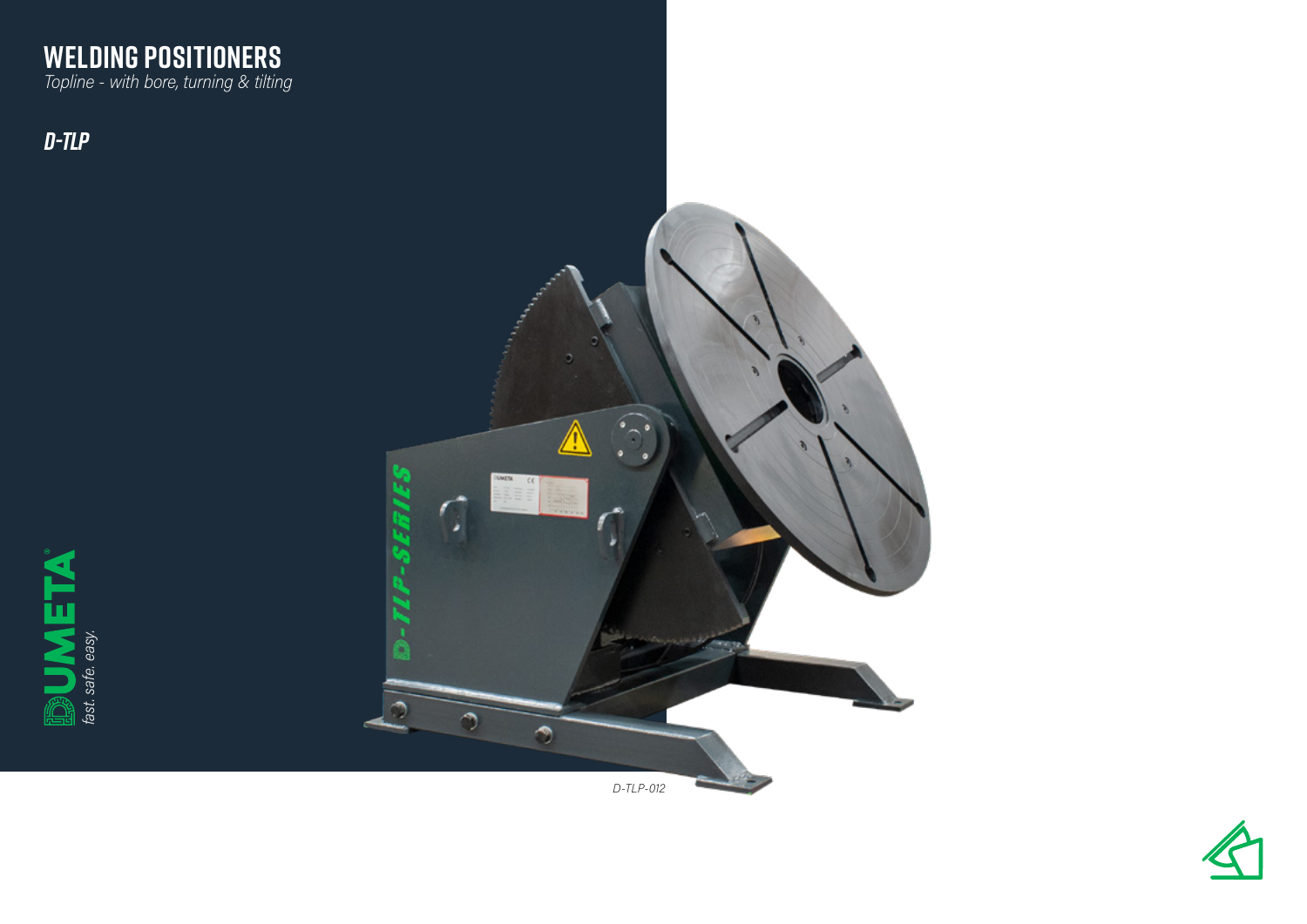# **WELDING POSITIONERS**

*Topline - with bore, turning & tilting* 

### *D-TLP*

Positioning and rotating your workpiece with these top-class heavy duty machines will significantly reduce your workpiece handling time and enhance work safety and ergonomics.

These welding positioners enable the welder to rotate the workpiece at the most suitable speed.

*The D-TLP positioners can be supplied with a capacity from 300 kg up to 200 tonnes.*

*We also provide D-TLP positioners that are custom made according to your specific requirements.*



#### *Optional*

- Foot pedal for adjustable speed
- Radio remote control
- High accuracy reducers with servomotors

### *Features*

- Heavy-duty table with low backlash
- High-quality electronic components from Siemens, Schneider, Delta
- Frequency control for stepless adjustable drive speed
- Rotating table with large spindle bore and T-slots
- The strong and durable construction creates very high stability
- CE marking
- Favourable price-performance ratio
- The standard configuration includes a remote control and a double foot pedal
- 3-year warranty (see warranty conditions)